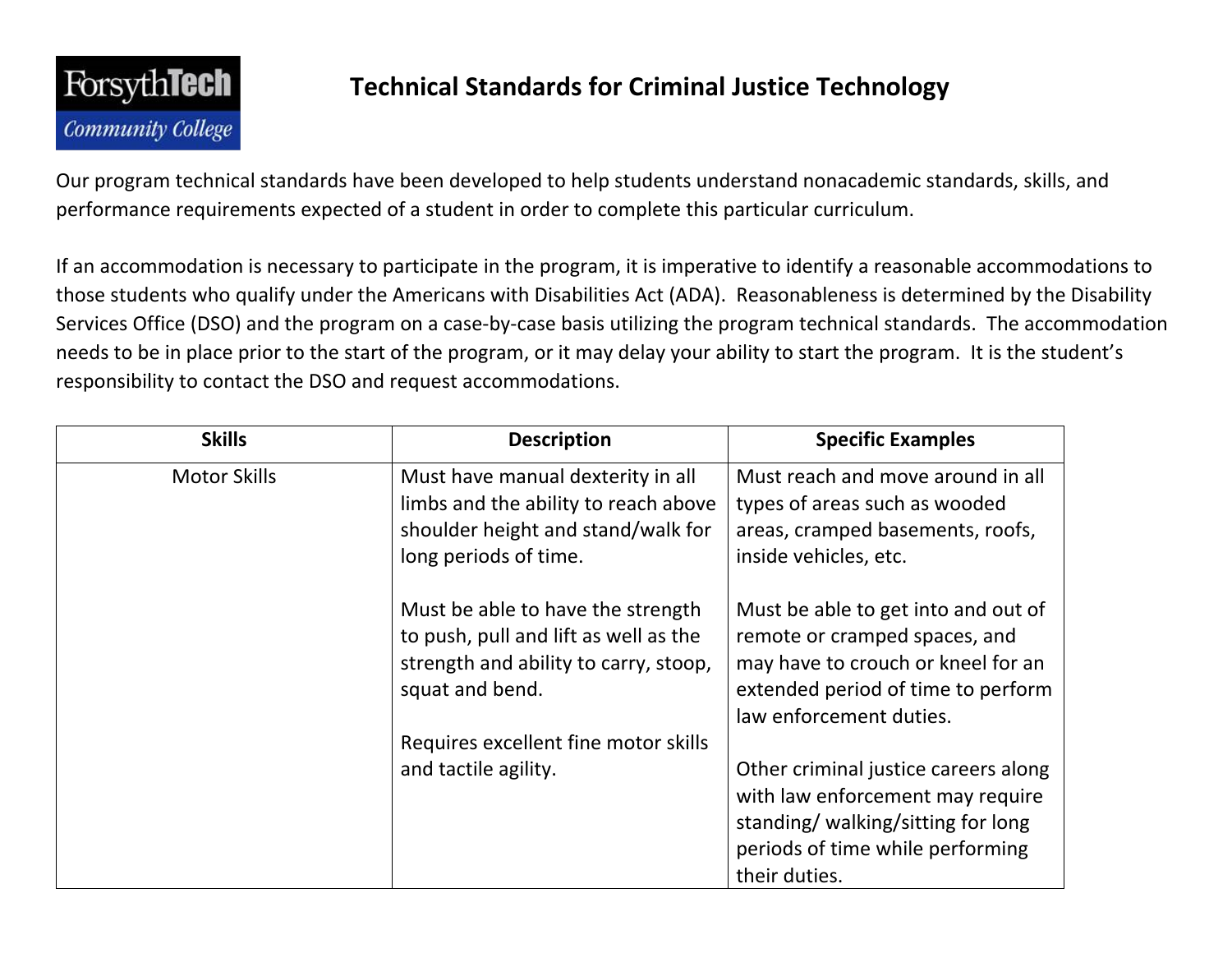| <b>Skills</b> | <b>Description</b>                                                                                                                            | <b>Specific Examples</b>                                                                                                                                        |
|---------------|-----------------------------------------------------------------------------------------------------------------------------------------------|-----------------------------------------------------------------------------------------------------------------------------------------------------------------|
| Vision        | Visual acuity sufficient enough to<br>see at close and distant ranges<br>along with color vision, depth<br>perception, and peripheral vision. | Ability to see close and distance for<br>accuracy with weapons and other<br>means.                                                                              |
|               |                                                                                                                                               | Ability to detect dangers and other<br>threatening behavior from<br>peripheral vision and safety<br>through depth perception.                                   |
| Hearing       | Auditory acuity sufficient enough to<br>hear voices and various sounds in<br>ones' environment.                                               | Ability to hear and communicate<br>effectively with radio<br>communicators and others.                                                                          |
|               |                                                                                                                                               | Effective hearing skills for crime<br>analysis and interactions with<br>public and private sector. Safety<br>factors involved in law enforcement<br>profession. |
| Technological | Criminal Justice continues to evolve<br>with technology advances in<br>equipment and methodologies.<br>Students and job seekers must          | Gather, analyze, and draw<br>conclusions from data utilizing<br>various computers and<br>instrumentations.                                                      |
|               | continually strive to keep up with<br>these advances.                                                                                         | Ability to use various hardware and<br>software to complete written<br>documentation.                                                                           |
| Communication | <b>Excellent communication skills both</b><br>verbally and written.                                                                           | Must be able to communicate with<br>various personnel, victims,<br>witnesses, and others.                                                                       |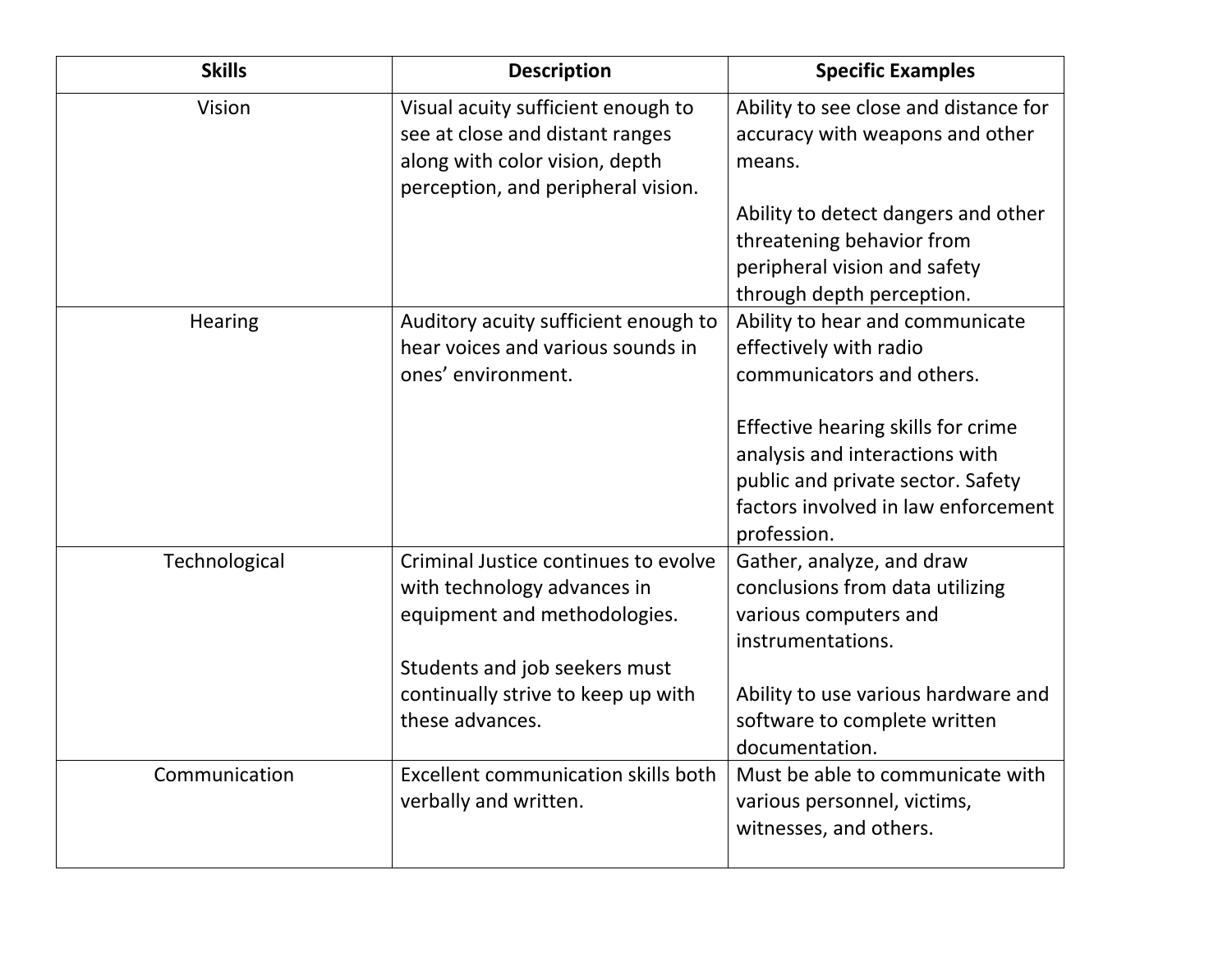| <b>Skills</b>                             | <b>Description</b>                                                                                             | <b>Specific Examples</b>                                                                                                                                                                                                                                                                                      |
|-------------------------------------------|----------------------------------------------------------------------------------------------------------------|---------------------------------------------------------------------------------------------------------------------------------------------------------------------------------------------------------------------------------------------------------------------------------------------------------------|
|                                           |                                                                                                                | Must be able to write effective<br>reports and document all aspects of<br>the criminal investigation.                                                                                                                                                                                                         |
|                                           |                                                                                                                | Ability to testify in court as an<br>expert witness.                                                                                                                                                                                                                                                          |
| <b>Critical Thinking/ Problem Solving</b> | Have elite analytical skills and be<br>natural problem solvers. Ability to<br>see and understand human nature. | Knowledge of human behavior and<br>performance; individual differences<br>in ability, personality, and the<br>assessment of behavioral/drug<br>induced behavior.<br>Identify behaviors that would<br>endanger a person's life or safety<br>and intervene quickly in a crisis<br>situation with an appropriate |
| <b>Interpersonal Skills</b>               | Be able to function individually and                                                                           | solution.<br>Students must be able to adhere to                                                                                                                                                                                                                                                               |
|                                           | as part of a team, where<br>appropriate.                                                                       | professional ethics and<br>demonstrate a professional manner<br>and insight.                                                                                                                                                                                                                                  |
|                                           |                                                                                                                | Provide flexibility, compassion,<br>integrity, motivation and good<br>judgment in dealing with others.                                                                                                                                                                                                        |
|                                           |                                                                                                                | Remain calm, rational, decisive, and<br>in control at all times, especially<br>during an emergency situation.                                                                                                                                                                                                 |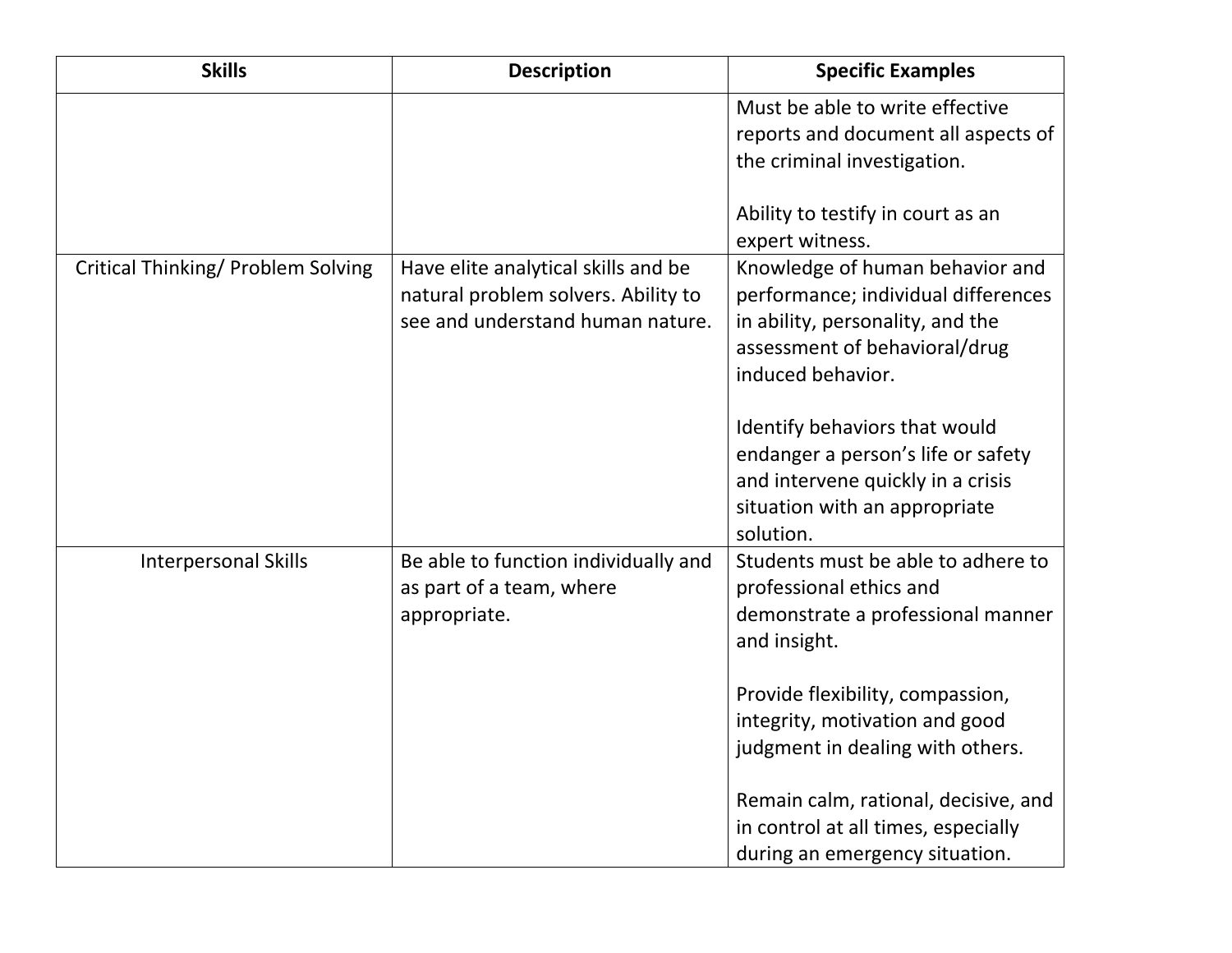| <b>Skills</b>                                      | <b>Description</b>                                                                                                                                                                         | <b>Specific Examples</b>                                                                                                                                                                                                                                                                                                                      |
|----------------------------------------------------|--------------------------------------------------------------------------------------------------------------------------------------------------------------------------------------------|-----------------------------------------------------------------------------------------------------------------------------------------------------------------------------------------------------------------------------------------------------------------------------------------------------------------------------------------------|
| <b>Environmental Tolerance</b>                     | Ability to adapt to changing work<br>environment in both inside and<br>outside conditions regardless of the<br>weather or terrain.                                                         | May spend many hours working in<br>scorching hot weather, rain, sleet,<br>snow or the freezing cold.                                                                                                                                                                                                                                          |
|                                                    | May be exposed to communicable<br>and infectious diseases, blood and<br>body fluids.                                                                                                       | May be exposed to possible<br>hazardous and dangerous<br>evidence/contagions. Ability to<br>adapt to ever changing<br>environments.                                                                                                                                                                                                           |
| <b>Background Check/Criminal</b><br>History/Ethics | Students with a criminal history will<br>likely face difficulties becoming<br>employed in the Forensics field, as<br>many employers are agencies that<br>require a clean background check. | Students must always be mindful of<br>legal, moral & ethical standards.                                                                                                                                                                                                                                                                       |
| Senses                                             | Use of 4 of the 5 senses (seeing,<br>hearing, smelling, tactile) in<br>criminal investigation and other<br>related functions.                                                              | Students must have sufficient<br>sensory capacity to observe and<br>participate in the classroom,<br>laboratory and all practicum<br>settings.<br>Functional vision, hearing, olfactory<br>and tactile sensation must be<br>adequate to accurately observe/<br>assess and work/process crime<br>scenes in indoor and outdoor<br>environments. |

This document is intended to serve as a guide regarding the physical, emotional, intellectual and psychosocial expectations placed on a student. This document cannot include every conceivable action, task, ability or behavior that may be expected of a student. Meeting these technical standards does not guarantee employment in this field upon graduation. Ability to meet